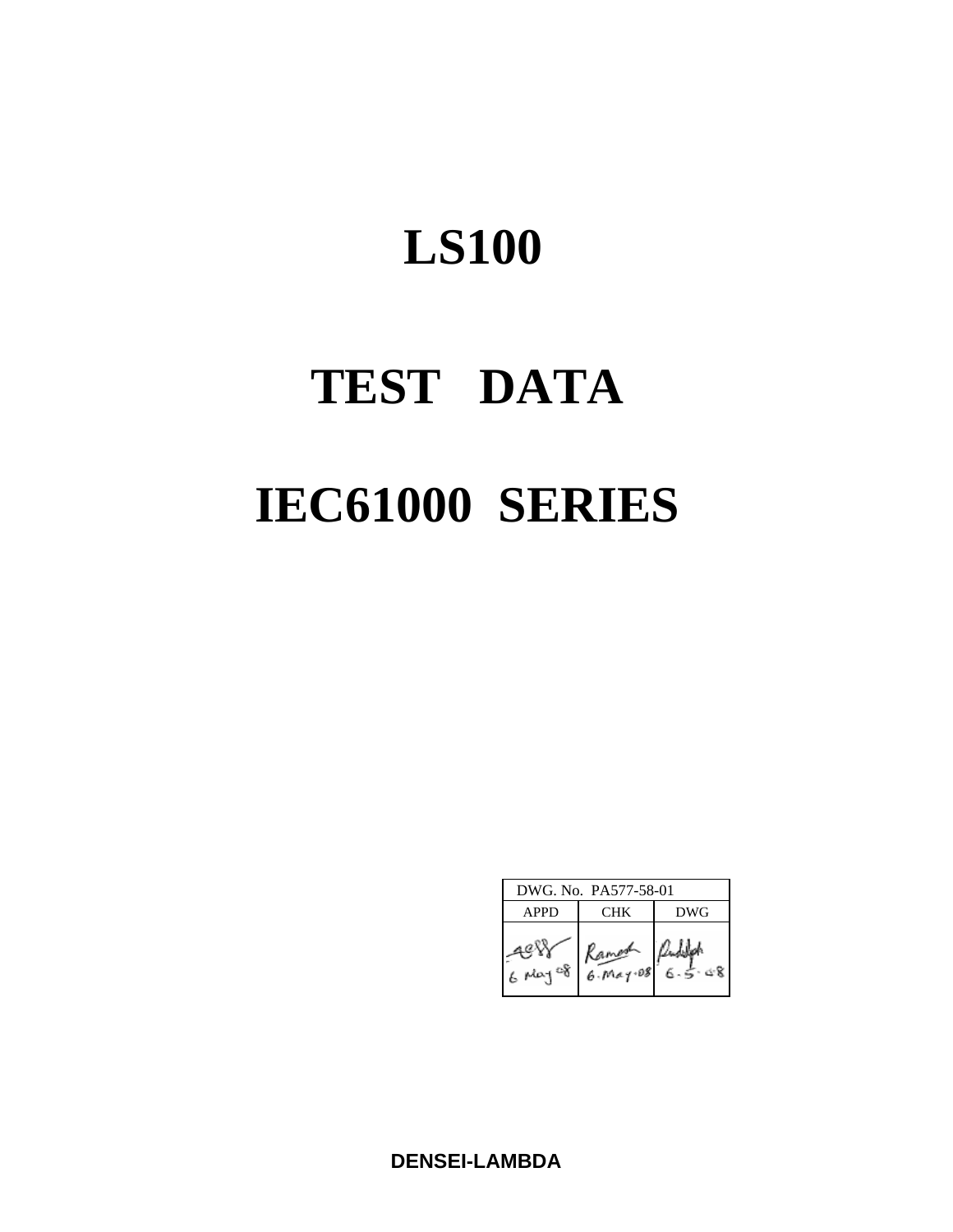# **INDEX**

|    |                                                                                           | $R-1$ |
|----|-------------------------------------------------------------------------------------------|-------|
|    | 2. Radiated Radio-Frequency Electromagnetic Field Immunity Test (IEC61000-4-3)            | $R-3$ |
|    |                                                                                           | $R-5$ |
|    |                                                                                           | $R-6$ |
| 5. | Conducted Disturbances Induced by Radio-Frequency Field Immunity Test<br>$(IEC61000-4-6)$ | $R-7$ |
|    | 6. Power Frequency Magnetic Field Immunity Test (IEC61000-4-8)                            | $R-8$ |
|    | 7. Voltage Dips, Short Interruptions Immunity Test (IEC61000-4-11)<br>                    | $R-9$ |

※ Test results are typical data. Nevertheless the following results are considered to be actual capability data because all units have nearly the same characteristics.

# **DENSEI-LAMBDA**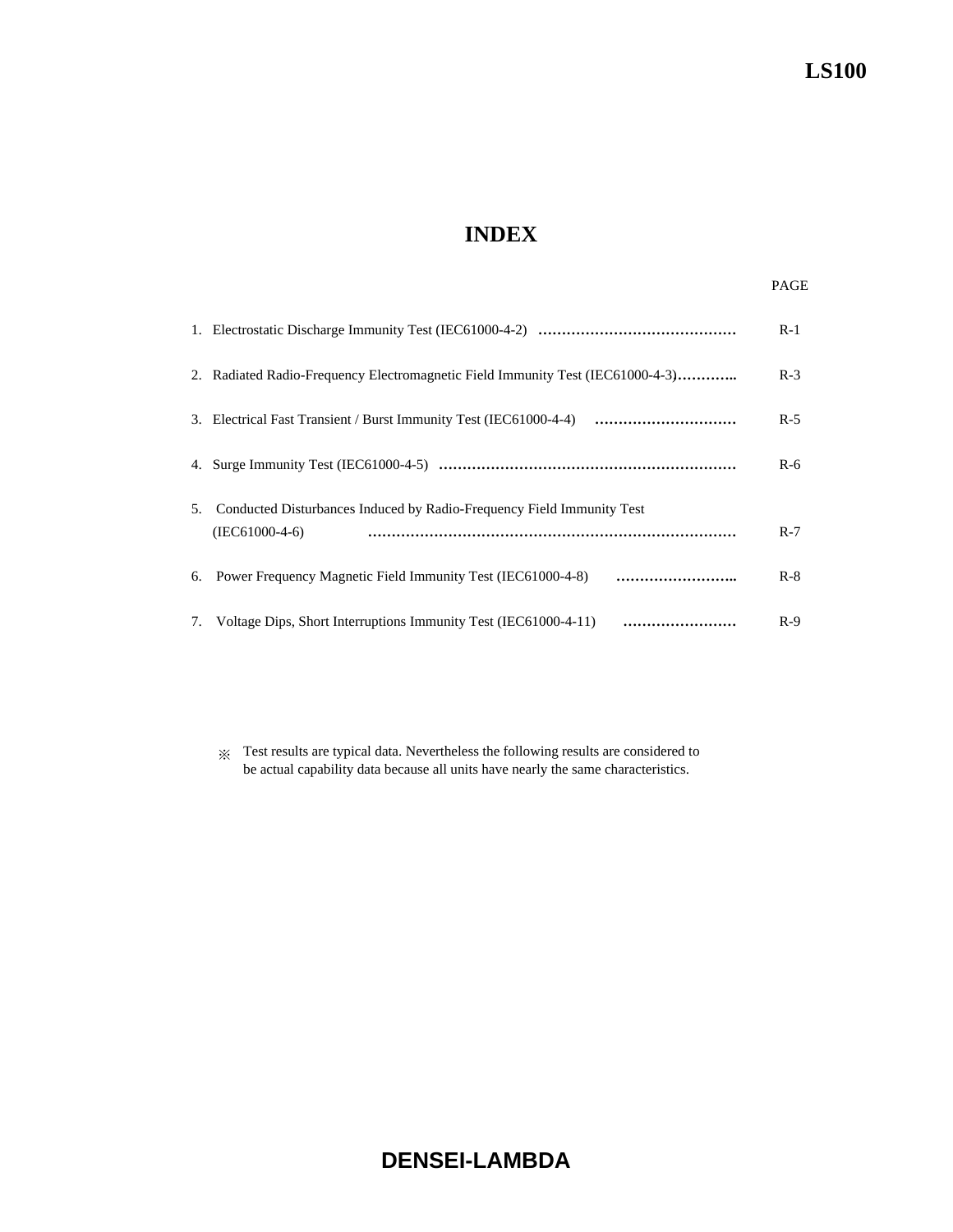# **1. Electrostatic Discharge Immunity Test (IEC61000-4-2)**

# **MODEL : LS100**

#### **(1) Equipment Used**

|                       | Electrostatic Discharge Simulator: |             |             | (SCHAFFNER)                 |                      |                |  |
|-----------------------|------------------------------------|-------------|-------------|-----------------------------|----------------------|----------------|--|
| Discharge Resistance  |                                    | ÷           | $330\Omega$ | Capacitor<br>$\ddot{\cdot}$ | 150pF                |                |  |
| (2) Test Conditions   |                                    |             |             |                             |                      |                |  |
| Input Voltage         | ÷                                  | $230$ VAC   |             | <b>Output Voltage</b>       | ÷                    | Rated          |  |
| <b>Output Current</b> | $\ddot{\phantom{a}}$               | 100%        |             | Polarity                    | $\ddot{\cdot}$       | $+$ , -        |  |
| Number of Tests       | $\ddot{\phantom{a}}$               | 10 times    |             | <b>Ambient Temperature</b>  | $\ddot{\phantom{a}}$ | $25^{\circ}$ C |  |
| Discharge Interval    |                                    | $>1$ Second |             |                             |                      |                |  |

#### **(3) Test Method and Device Test Point**

| <b>Contact Discharge</b> | FG, Case Screw                            |
|--------------------------|-------------------------------------------|
| Air Discharge            | Input and Output Terminal, FG, Case Screw |



#### **(4) Acceptable Conditions**

- 1. Output voltage regulation not to exceed  $\pm 5\%$  of initial (before test) value during test.
- 2. Output voltage to be within regulation specification after the test.
- 3. Along with 1 and 2, no discharge of fire or smoke, as well as no output failure.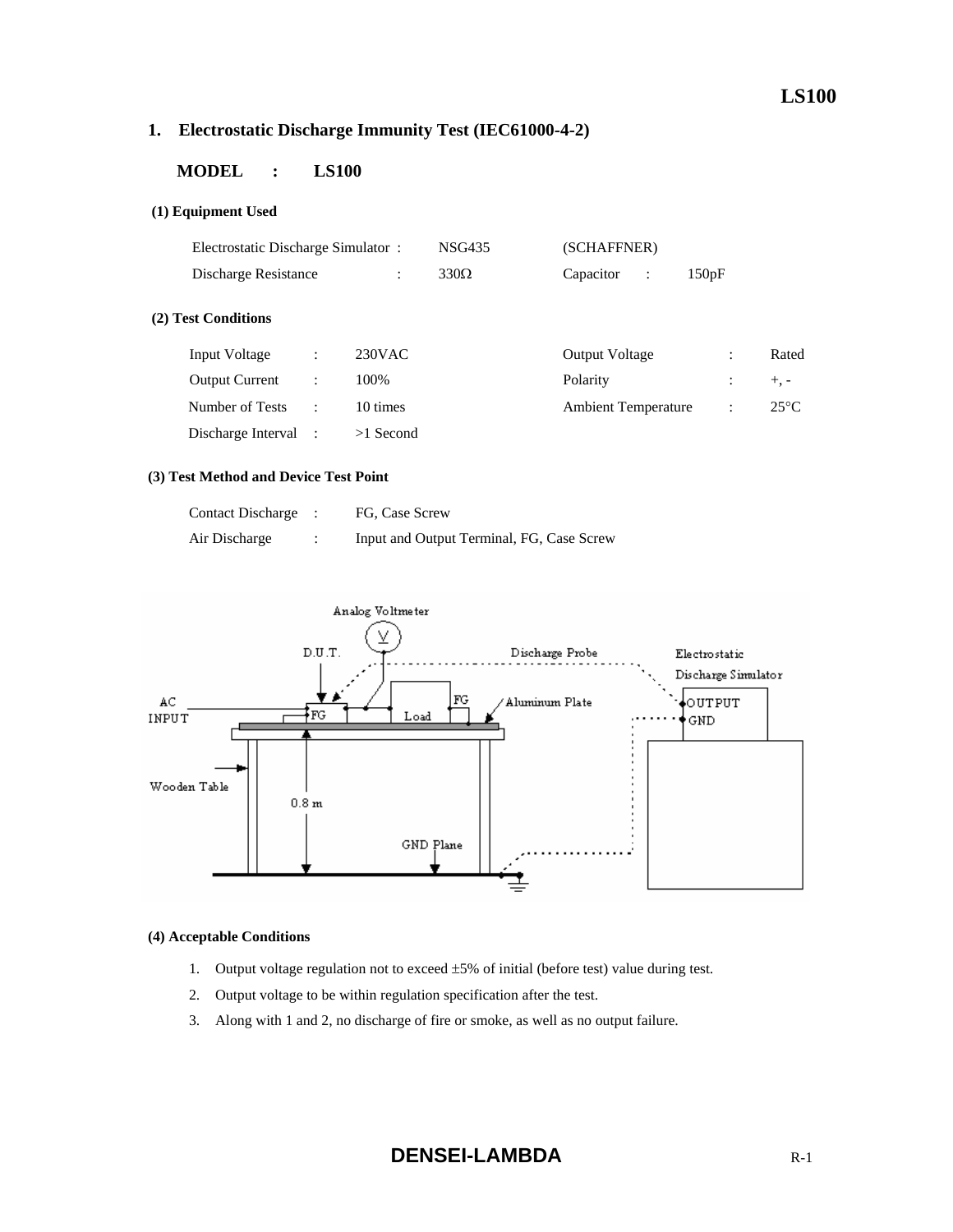| <b>Contact Discharge</b><br>(kV | LS100-12    | Air Discharge<br>(kV | LS100-12    |
|---------------------------------|-------------|----------------------|-------------|
|                                 | <b>PASS</b> |                      | <b>PASS</b> |
|                                 | <b>PASS</b> |                      | <b>PASS</b> |
|                                 | <b>PASS</b> |                      | <b>PASS</b> |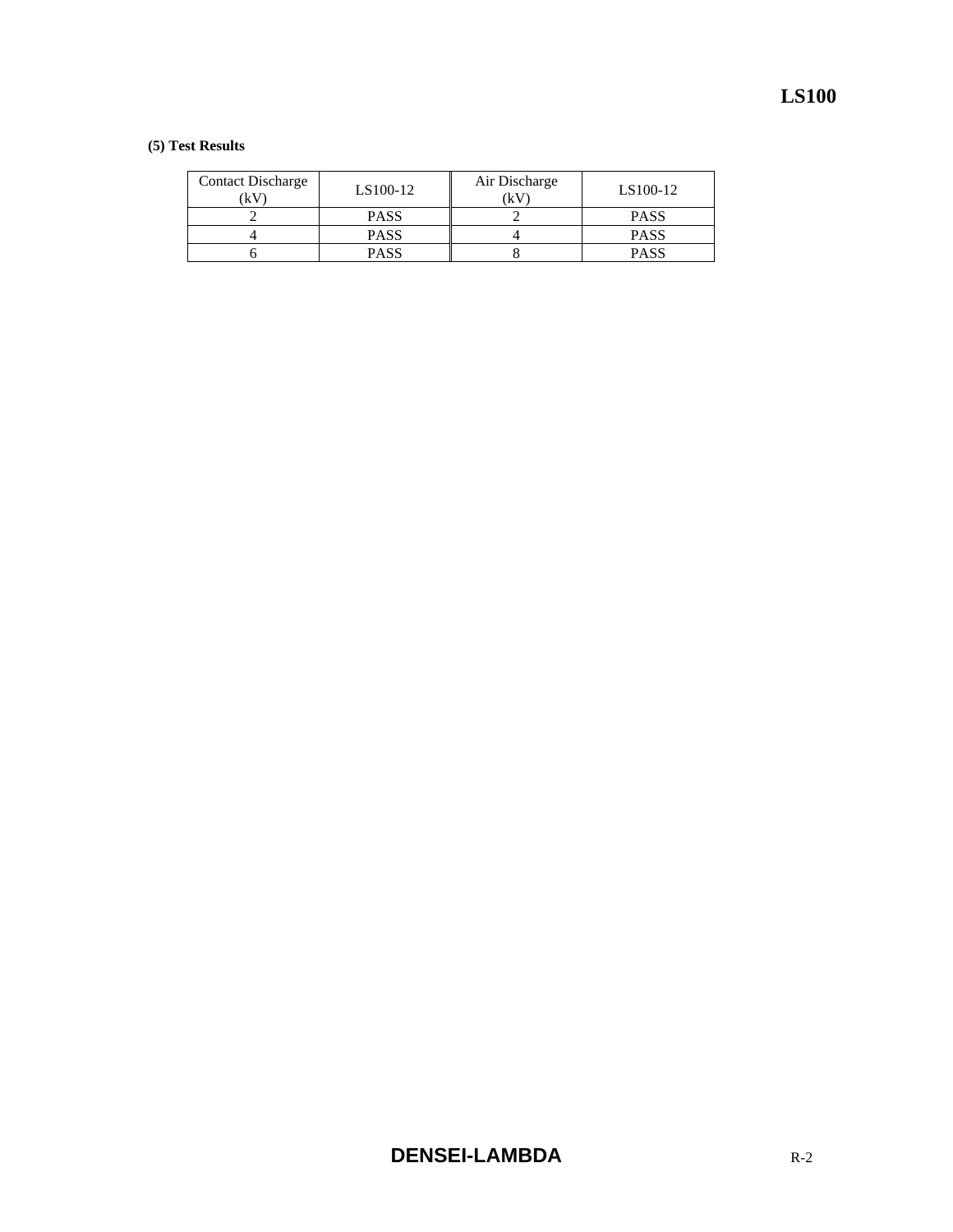# **2. Radiated Radio-Frequency Electromagnetic Field Immunity Test (IEC61000-4-3)**

# **MODEL : LS100**

#### **(1) Equipment Used**

|                                 | TUV SUD PSB Singapore Accreditation Lab. |
|---------------------------------|------------------------------------------|
| $\ddot{\cdot}$                  | SMG                                      |
| $\ddot{\phantom{a}}$            | PM2002 & PH2006                          |
|                                 | <b>FM5004</b>                            |
|                                 | 1000L                                    |
| EMCO Biconical Antenna – $B5$ : | 3109                                     |
| EMCO Log Periodic Antenna -L5:  | 3146                                     |
| AR Directional Coupler $-DC8$ : | DC6280                                   |
|                                 | 8.3                                      |
|                                 |                                          |

#### **(2) Test Conditions**

| Input Voltage              |                | 100,230VAC                         | <b>Output Voltage</b>      | : Rated                   |
|----------------------------|----------------|------------------------------------|----------------------------|---------------------------|
| <b>Output Current</b>      |                | 100%                               | Amplitude Modulated        | $: 80\%$ , 1kHz           |
| Electromagnetic Frequency: |                | 80~1000MHz                         | <b>Ambient Temperature</b> | $: 25^{\circ}C$           |
| Distance                   |                | 3.0 <sub>m</sub>                   | Wave Angle                 | : Horizontal and Vertical |
| <b>Sweep Conditions</b>    | $\mathbb{R}^n$ | 1.0% Step Up, 2.8 Seconds Hold     |                            |                           |
| Test Angle                 |                | Top/Bottom, Both Sides, Front/Back |                            |                           |

#### **(3) Test Method**

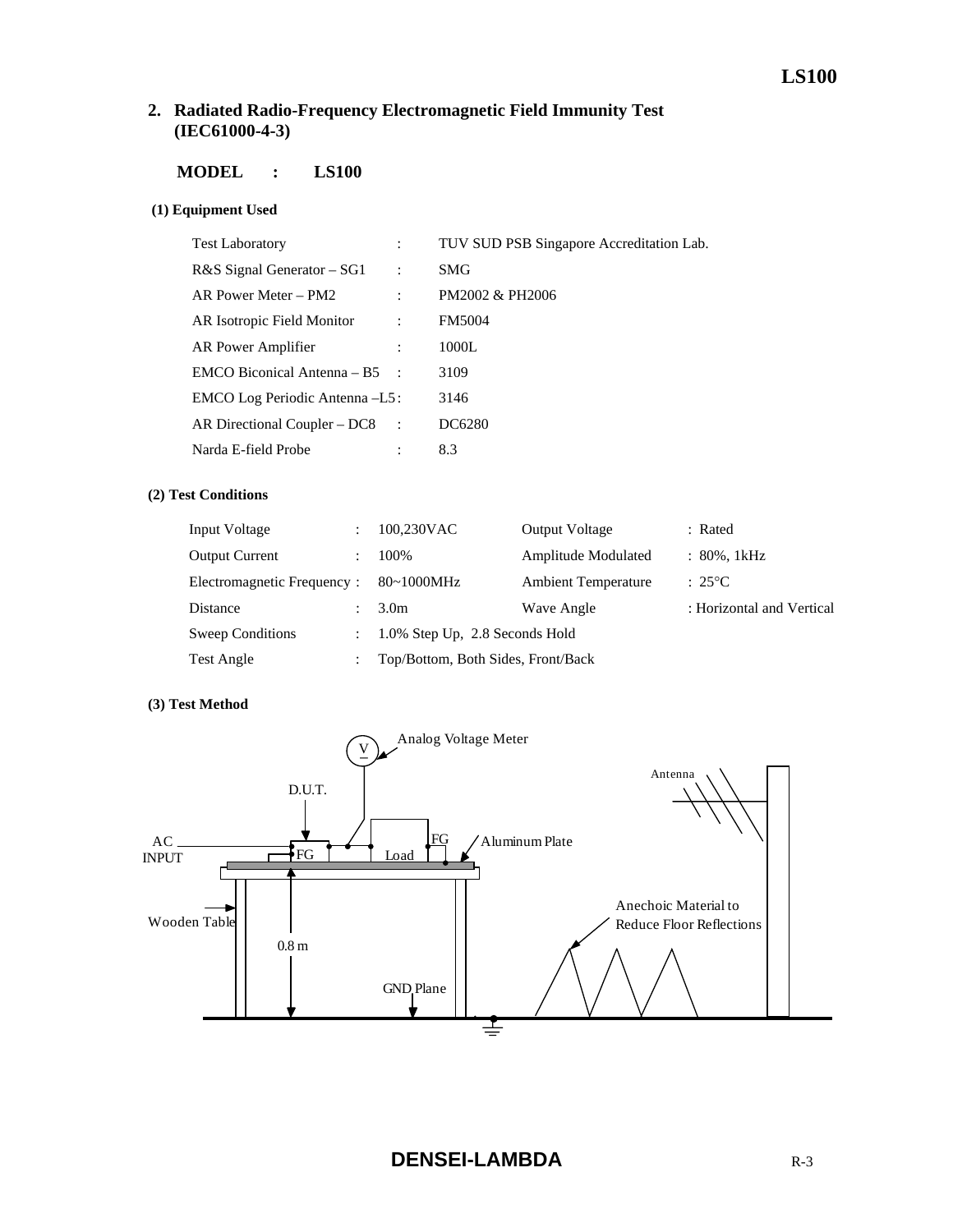#### **(4) Acceptable Conditions**

- 1. Output voltage regulation not to exceed ±5% of initial (before test) value during test.
- 2. Output voltage to be within regulation specification after the test.
- 3. Along with 1 and 2, no discharge of fire or smoke, as well as no output failure.

| Radiation Field Strength (V/m) | LS100-12    |
|--------------------------------|-------------|
|                                | <b>PASS</b> |
|                                | <b>PASS</b> |
|                                | <b>PASS</b> |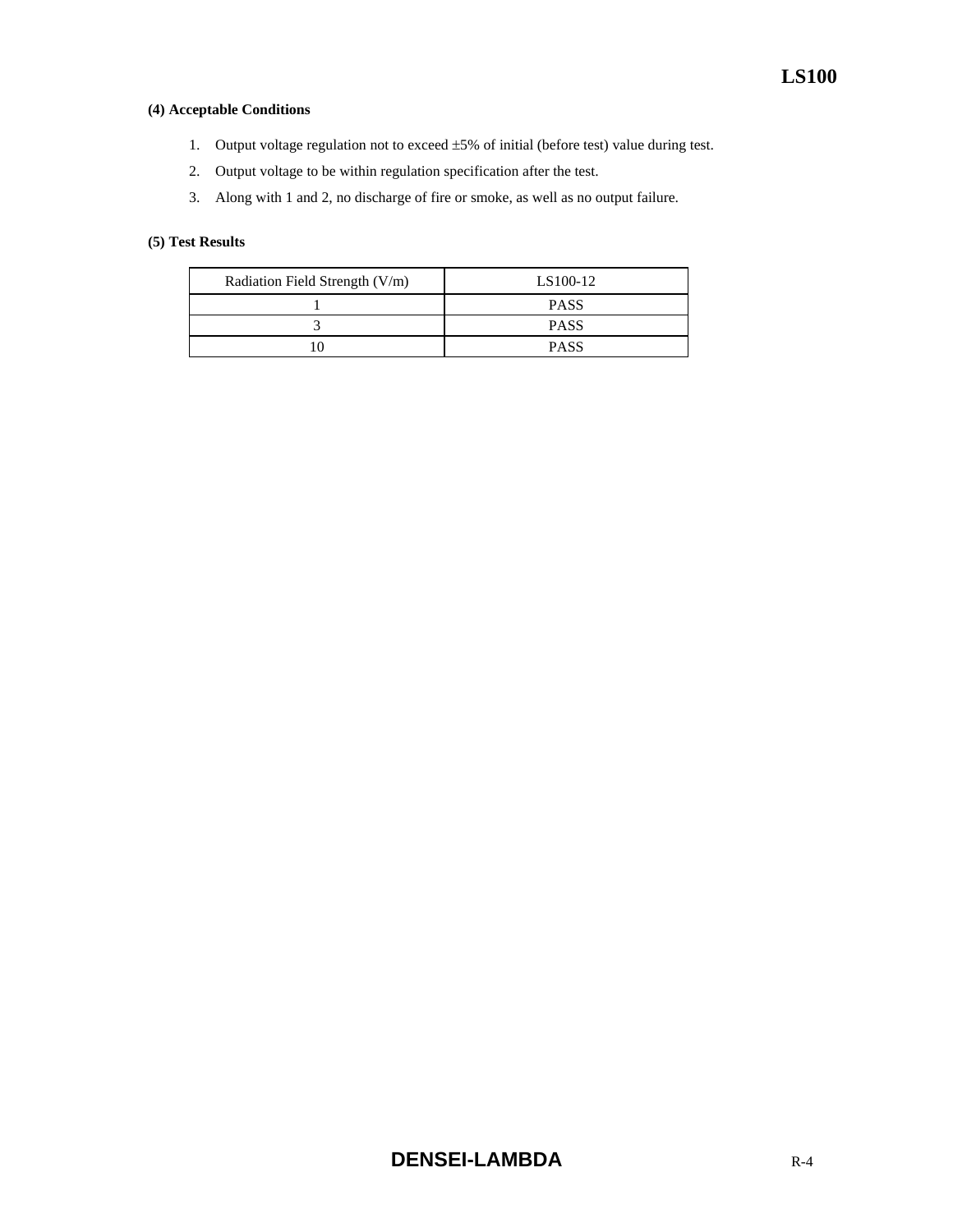# **3. Electrical Fast Transient / Burst Immunity Test (IEC61000-4-4)**

# **MODEL : LS100**

#### **(1) Equipment Used**

EFT/B (Generator) : NSG-2025 (SCHAFFNER)

#### **(2) Test Conditions**

| <b>Input Voltage</b>  | ÷ | $230$ VAC | <b>Output Voltage</b>      |                | Rated         |
|-----------------------|---|-----------|----------------------------|----------------|---------------|
| <b>Output Current</b> |   | 100%      | Polarity                   |                | $+$ , $-$     |
| Number of Tests       | ٠ | 3 times   | <b>Ambient Temperature</b> | $\mathbb{R}^2$ | $25^{\circ}C$ |
| Test time             |   | minute    |                            |                |               |

#### **(3) Test Method and Device Test Points**

Apply to (N,L,FG), (NL), (N), (L), (FG)



#### **(4) Acceptable Conditions**

- 1. Output voltage regulation not to exceed ±5% of initial (before test) value during test.
- 2. Output voltage to be within regulation specification after the test.
- 3. Along with 1 and 2, no discharge of fire or smoke, as well as no output failure.

| Test Voltage (kV) | Repetition Rate (kHz) | LS100-12    |
|-------------------|-----------------------|-------------|
| 0.5               |                       | <b>PASS</b> |
|                   |                       | <b>PASS</b> |
| 2.0               |                       | <b>PASS</b> |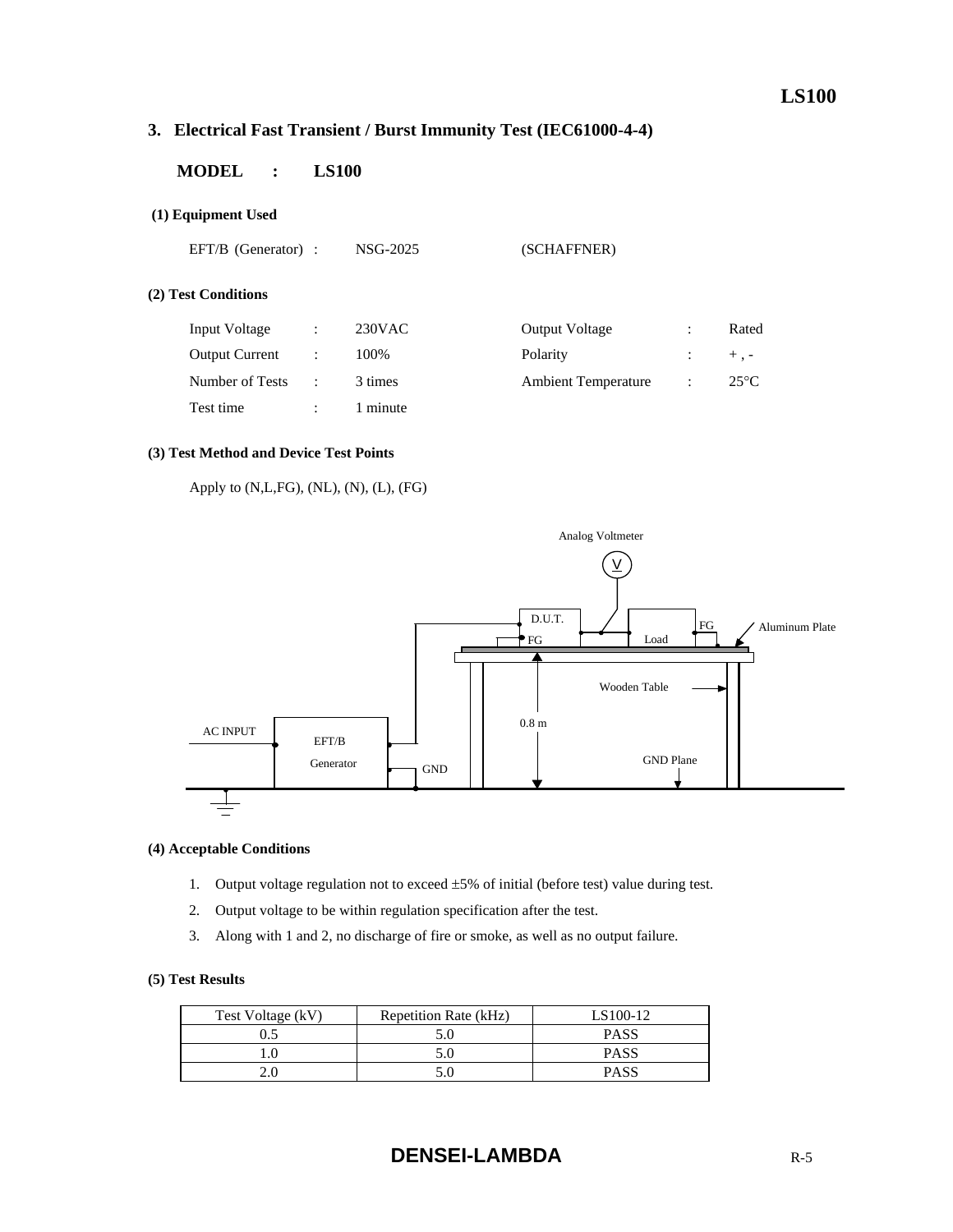# **4. Surge Immunity Test (IEC61000-4-5)**

# **MODEL : LS100**

#### **(1) Equipment Used**

| <b>Impulse Network</b>        | $\ddot{\phantom{a}}$ | <b>PNW2050</b>                      |     |                            |                      |                      |                 |
|-------------------------------|----------------------|-------------------------------------|-----|----------------------------|----------------------|----------------------|-----------------|
| <b>Pulse Coupling Network</b> |                      | <b>CDN 133</b>                      |     |                            |                      |                      |                 |
| Coupling Impedance            | $\mathcal{L}$        | Common                              | 12W | Coupling Capacitance       | $\ddot{\phantom{a}}$ | Common               | 9 <sub>µF</sub> |
|                               |                      | Normal                              | 2w  |                            |                      | Normal               | $18\mu F$       |
| (2) Test Conditions           |                      |                                     |     |                            |                      |                      |                 |
| Input Voltage                 |                      | 230VAC<br>$\ddot{\cdot}$            |     | <b>Output Voltage</b>      |                      | $\ddot{\cdot}$       | Rated           |
| <b>Output Current</b>         |                      | 100%<br>$\bullet$                   |     | Number of Tests            |                      | $\ddot{\cdot}$       | 3 times         |
| Polarity                      |                      | ÷<br>$+$ , $-$                      |     | Mode                       |                      | $\ddot{\phantom{a}}$ | Common, Normal  |
| Phase                         |                      | $0, 90$ deg<br>$\ddot{\phantom{a}}$ |     | <b>Ambient Temperature</b> |                      | $\ddot{\cdot}$       | $25^{\circ}$ C  |
|                               |                      |                                     |     |                            |                      |                      |                 |

#### **(3) Test Method and Device Test Points**

Apply to Common mode (N-FG, L-FG) and Normal mode (N-L).



#### **(4) Acceptable Conditions**

- 1. Output voltage regulation not to exceed ±5% of initial (before test) value during test.
- 2. Output voltage to be within regulation specification after the test.
- 3. Along with 1 and 2, no discharge of fire or smoke, as well as no output failure.

| Test Voltage (kV)<br>Common | LS100-12    | Test Voltage (kV)<br>Normal | LS100-12                 |
|-----------------------------|-------------|-----------------------------|--------------------------|
| $0.5^{\circ}$               | <b>PASS</b> | 0.5                         | <b>PASS</b>              |
|                             | <b>PASS</b> |                             | <b>PASS</b>              |
|                             | <b>PASS</b> | 2.0                         | <b>PASS</b>              |
|                             | <b>PASS</b> | -                           | $\overline{\phantom{a}}$ |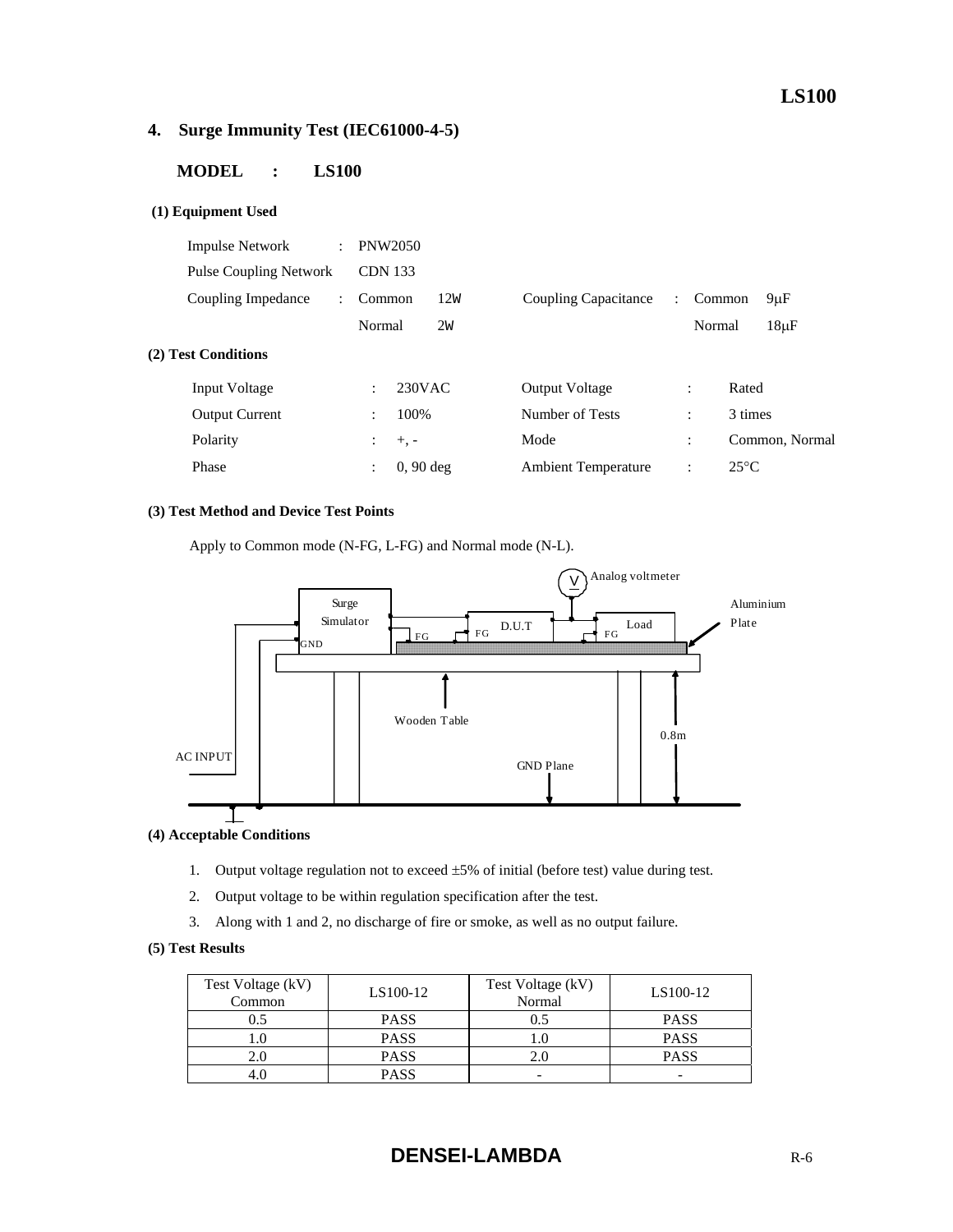# **5. Conducted Disturbances Induced by Radio-Frequency Field Immunity Test (IEC61000-4-6)**

#### **MODEL : LS100**

#### **(1) Equipment Used**

| <b>Schaffner HF Generator</b>               | NSG2070-1      |
|---------------------------------------------|----------------|
| FCC Power Line Coupling Decoupling Network: | FCC-801-M3-16A |

#### **(2) Test Conditions**

| Input Voltage              | $230$ VAC/50Hz                 | <b>Output Voltage</b>      | Rated            |
|----------------------------|--------------------------------|----------------------------|------------------|
| <b>Output Current</b>      | 100\%                          | Electromagnetic Frequency: | $150kHz - 80MHz$ |
| <b>Ambient Temperature</b> | $25^{\circ}$ C                 |                            |                  |
| Sweep Conditions           | 1.0% Step Up, 2.8 Seconds Hold |                            |                  |

#### **(3) Test Method**



#### **(4) Acceptable Conditions**

- 1. Output voltage regulation not to exceed ±5% of initial (before test) value during test.
- 2. Output voltage to be within regulation specification after the test.
- 3. Along with 1 and 2, no discharge of fire or smoke, as well as no output failure.

| Test Voltage (V) | LS100-12    |  |
|------------------|-------------|--|
|                  | <b>PASS</b> |  |
|                  | <b>PASS</b> |  |
| 10               | <b>PASS</b> |  |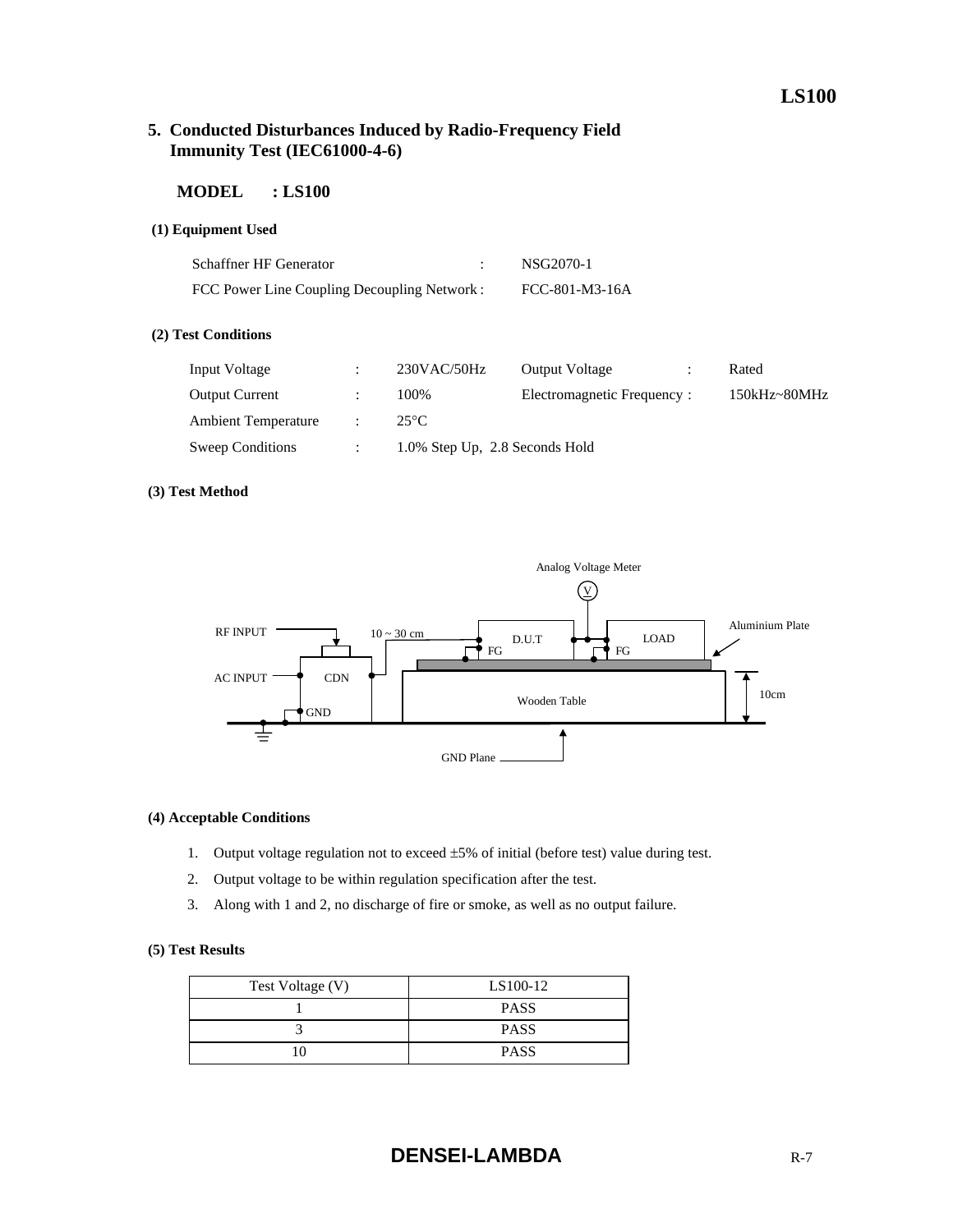# **6. Power Frequency Magnetic Field Immunity Test (IEC61000-4-8)**

# **MODEL : LS100**

#### **(1) Equipment Used**

| Schaffner Immunity Tester – BEST1  | <b>BEST EMC</b> |
|------------------------------------|-----------------|
| Schaffner Magnetic Field Generator | <b>INA 702</b>  |

#### **(2) Test Conditions**

| Input Voltage         | ۰ | $230$ VAC                   | <b>Output Voltage</b>      | ٠<br>۰ | Rated         |
|-----------------------|---|-----------------------------|----------------------------|--------|---------------|
| <b>Output Current</b> |   | 100%                        | <b>Magnetic Frequency</b>  |        | 50 Hz         |
| <b>Test Time</b>      |   | $> 10$ sec (Each direction) | <b>Ambient Temperature</b> |        | $25^{\circ}C$ |
| Direction             |   | X, Y, Z                     |                            |        |               |

#### **(3) Test Method and Device Test Point**



#### **(4) Acceptable Conditions**

- 1. Output voltage regulation not to exceed  $+5\%$  of initial (before test) value during test.
- 2. Output voltage to be within output voltage regulation specification after the test.
- 3. Along with 1 and 2, no discharge of fire or smoke, as well as no output failure.

| Magnetic Field Strength $(A/m)$ | LS100-12    |
|---------------------------------|-------------|
|                                 | <b>PASS</b> |
|                                 | <b>PASS</b> |
|                                 | <b>PASS</b> |
|                                 | <b>PASS</b> |